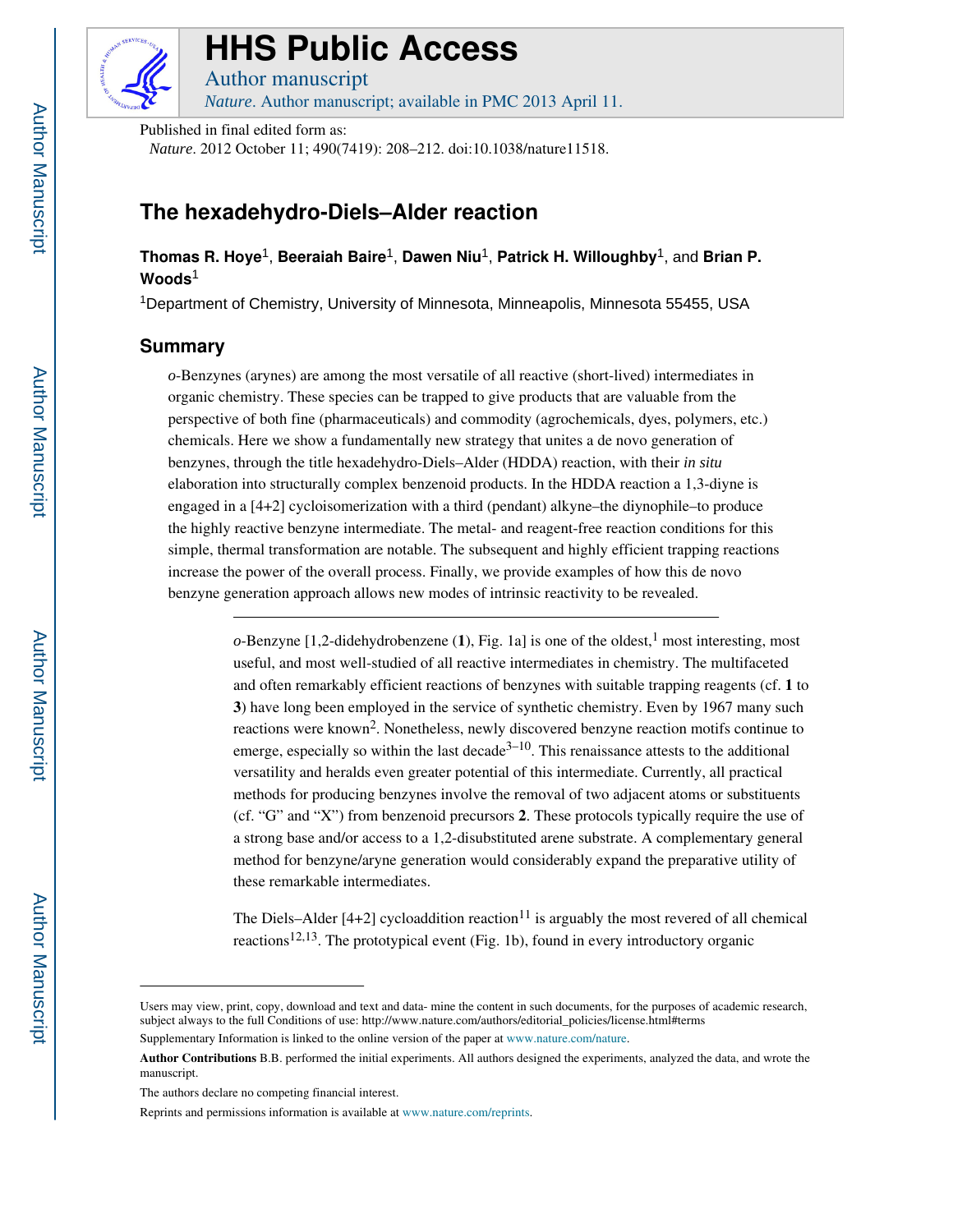chemistry textbook, is the combination of 1,3-butadiene (5) as the  $4\pi$ -component with ethylene (**4**) as the dienophile to give cyclohexene (**6**)–a product at the tetrahydrobenzene oxidation state. If, instead, an alkyne like ethyne (**7**) is the dienophile, a 1,4-cyclohexadiene [1,4-dihydrobenzene (**8**)] results (Fig. 1c); we suggest this be viewed as a *di*dehydro-Diels– Alder reaction. Another known variant (Fig. 1d) involves engagement of a (yet more highly oxidized) 1,3-enyne (e.g., **9**) as the  $4\pi$ -component with an alkyne (e.g, **7**). It is interesting to note that the first example of this process (the thermal dimerization of phenylpropiolic acid)<sup>14</sup> was described 30 years *prior to* the initial report of Diels and Alder<sup>11</sup>. The intermediate cyclic allene **10** rapidly rearranges via a [1,5] hydrogen atom shift to benzene (**11**). This process has heretofore been called, generically, the dehydro-Diels–Alder (DDA) reaction<sup>15</sup>. In light of the generality of the results we present in this report, we suggest amending the moniker for the transformation in Fig. 1d to *tetra*dehydro-Diels–Alder (TDDA) reaction.

The most highly oxidized Diels-Alder variant (Fig. 1e) is the cycloaddition between a 1,3 diyne like **12** and an alkyne di*yn*ophile like **7**, which generates *o*-benzyne (cf. **1**′, **1**, **1\***). This *hexa*dehydro-Diels–Alder (HDDA) reaction is the subject of this report. Given the efficiency, ease of precursor access, versatility, and mild reaction conditions revealed by the examples we present here, it is remarkable that this reaction has remained essentially unexploited<sup>16–19</sup>. It is interesting to speculate that this may be due in part to the fact that the most common depiction of benzyne–the resonance contributor **1** (Fig. 1e)–obscures its potential construction via a  $[4+2]$  cycloaddition reaction. It is the alternative, but rarely encountered, Kekulé depiction **1**′ that reveals the opportunity for assembly via an HDDA process.

We report below the broad scope of a strategy that combines the versatile and efficient generation of benzynes via the HDDA reaction with various trapping reactions to yield structurally complex benzenoid products. Each substrate is a readily accessible conjugated diyne containing a remote alkynyl diynophile. These cycloisomerize in (a highly exergonic) [4+2] fashion to produce the reactive aryne intermediate. The examples demonstrate that the tandem benzyne forming/trapping sequence can be designed to proceed with excellent efficiency.

# **The HDDA reaction revealed**

In the course of an otherwise unrelated study, we attempted to prepare the ketotetrayne **14**  by oxidation of the precursor alcohol **13** with manganese dioxide (Fig. 2a). To our surprise, the major product from this experiment, formed in ca. 5 hours, was the (hexasubstituted) benzene derivative **15** (53% yield after purification). We quickly postulated that the benzyne intermediate **16**′/**16** was being both readily formed and efficiently trapped by the nucleophilic oxygen atom in the fortuitously poised β-siloxyethyl group. Migration of the silyl group from *O* to *C* within zwitterion **17**, a retro-Brook rearrangement, accounts for formation of **15**. This constitutes an unprecedented mode of benzyne trapping reaction. Additionally, the process is attended by a substantial increase in structural complexity. The potential power of this transformation was immediately apparent. We surmised that the modest yield observed in this reaction of tetrayne **14** reflected the fact that two competitive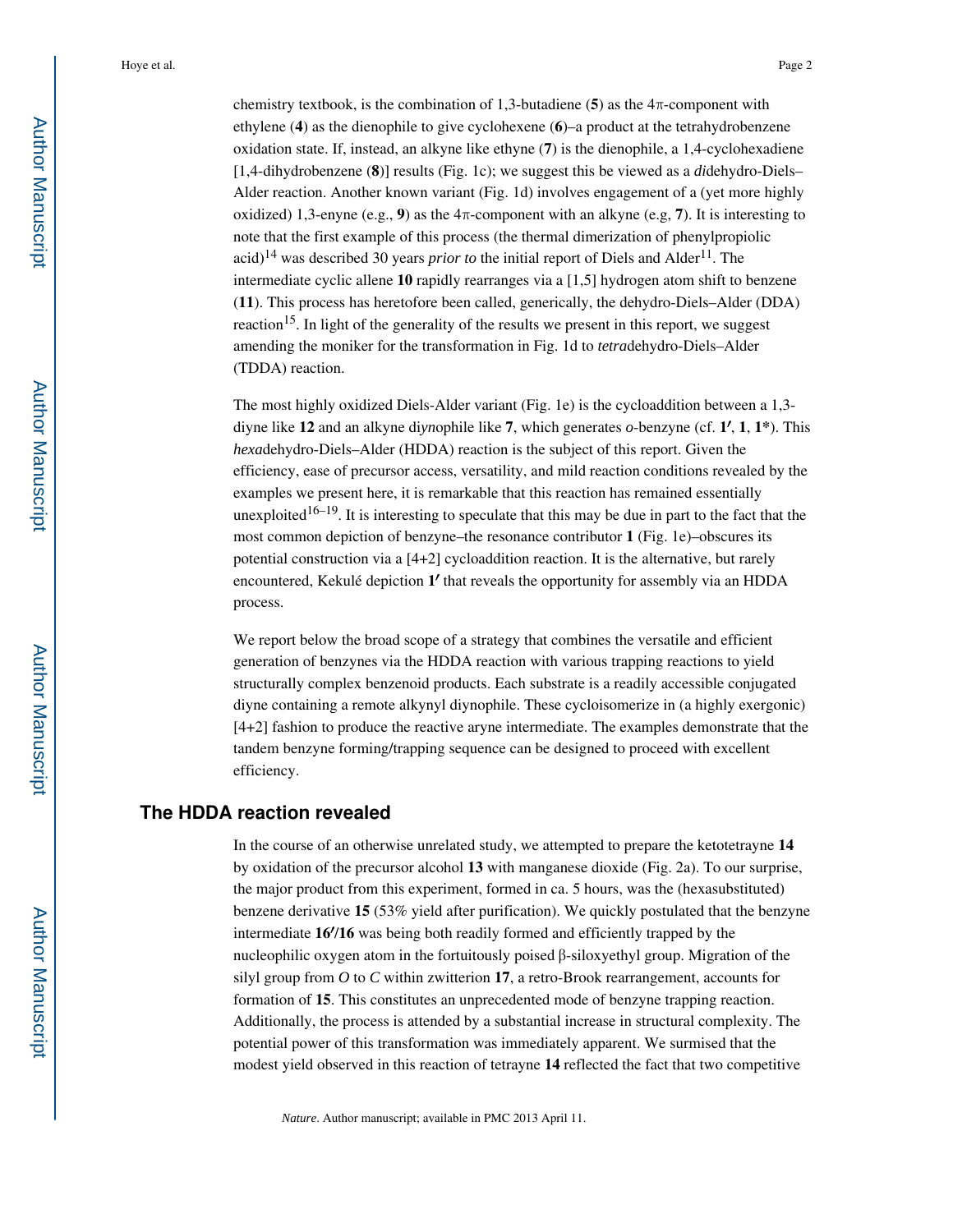modes of [4+2] cyclization are possible. We were also keen to learn the feasibility of cyclization of analogous *tri*ynes. We therefore designed and synthesized a substrate–the ketotriyne **21** (Fig. 2b)–that could only undergo a HDDA reaction with a single regiochemical outcome. Our efforts were rewarded by its smooth transformation at room temperature to the hexasubstituted, tetracyclic indenone derivative **22** in 93% yield after chromatographic purification.

# **Intramolecular Trapping**

As the examples presented in Fig. 3 clearly show, the HDDA-initiated cascade has considerable scope with respect to both the cycloisomerization and the intramolecular trapping events. Each substrate is readily accessible by a convergent coupling strategy (cf. Fig. 2b). All yields of purified products were  $\angle 25\%$ , and (with the exception of entry 8) all reactions occurred between temperatures of 20–120 °C. Highlights include: **i]** the presence of an electron withdrawing substituent on the diynophile enhances substrate reactivity [cf. conditions for **21** to **22** (Fig. 2b) vs. entry 1]; **ii]** the activating carbonyl group can be a distal (carboalkoxy) rather than a tethering substituent (entries 2 and 3); **iii]** many classical methods of aryne generation are not compatible with electron-withdrawing groups in the substrate;<sup>20</sup> **iv]** carbonyl activation is not a necessity (entries 1, 4, and 7); **v]** products having nitrogen-containing heterocycles annulated to the new arene ring can be prepared (entries 3– 5); **vi]** an ester tether (entry 6) cyclizes more slowly than its *N*-phenyl amide analog (entry 5), consistent with the lower concentration of the *s*-cis conformation required for ring closure; **vii]** our observations are consistent with the absence of radical character in both the cycloaddition and trapping phases of the process; e.g., reactions performed in chloroform solvent, an excellent hydrogen atom donor, have shown no evidence of hydrogen atom transfer (entries 4 and 9); **viii]** the new silyl ether trapping reaction has considerable generality (entries 1–3, 5, 6, and 8 and Fig. 2); **ix]** other efficient internal benzyne traps include tethered alcohols (entries 4 and 7), aryl rings ([4+2] cycloaddition in entry 9), or alkenes (ene reaction in entry 10); **x]** seven-membered ring formation is feasible (entry 8), and the robust nature of the substrate and product at the high temperature required for this slower cyclization are noteworthy; and **xi]** the silyl substituents in many of the products provide handles for subsequent elaboration through protonative, oxidative, or halogenative desilylation or cross-coupling reactions $2<sup>1</sup>$ .

# **Intermolecular trapping**

We were eager to validate the feasibility of *bimolecular* trapping of these thermally generated benzynes. Clearly, this would add considerable versatility and power to a HDDAinitiated transformation. The triyne **23** (Fig. 4) represents a substrate that bears an innocent (non-participating) side chain. We have successfully captured the derived benzyne **24**  (formed from **23** in a cyclization reaction having a half-life of ca. 4 h at ca. 85 °C) by a variety of external reagents to give adducts **25**. Highlights include: **i]** benzene as solvent forms the Diels–Alder adduct  $25a$  (cf. Fig. 3, entry 9); although a precedented process<sup>22</sup>, because of the low reactivity of simple aromatics, rarely have they been trapped by benzynes in high yield; **ii]** this result also indicates that many *intra*molecular trapping events are faster than capture by the aromatic solvents used in earlier examples (entries 1–3 and 5–8 of Fig.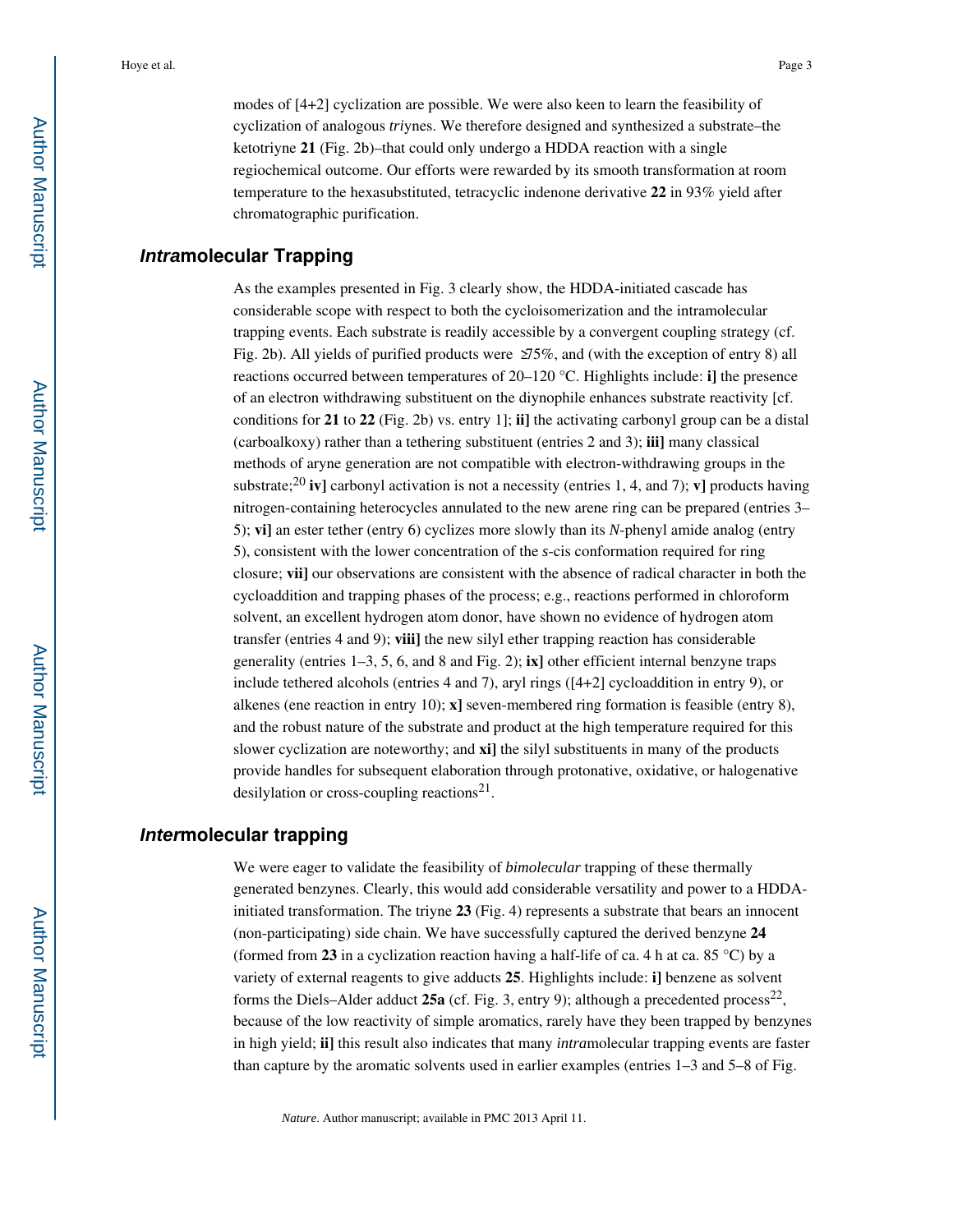3); **iii]** the [2+2] cycloaddition of norbornene gives **25b** in higher yield than has been observed for trapping of arynes formed by conventional methods<sup>2</sup> ; **iv]** *N-*phenylacetamide gives **25c**, demonstrating that a nitrogenous substituent can be conveniently installed; **v]**  acetic acid<sup>22</sup> or phenol traps 24 to cleanly provide adducts 25d or 25e, respectively, in processes that may share a mechanistic feature of transfer of a hydroxyl proton coincident with nucleophilic attack; **vi]** this mode of reaction with acetic acid or phenol is unique and complementary to that seen with benzynes generated by non-reagent-free methods<sup>23,24</sup>; **vii**] net trapping by hydrogen bromide was achieved using  $Br(CH_2)_2NH_2\bullet HBr$  in THF/H<sub>2</sub>O (20:1) as an HBr source to give **25f** (6:1 mixture of isomers).

The sense of regioselectivity observed for formation of products **25c**–**f** is consistent with the analyses of Cramer and Buszek<sup>25</sup> and of Houk and Garg<sup>24</sup> in which the relative magnitude of the computed internal bond angles of an unsymmetrical benzyne is correlated with the site of nucleophilic attack. Namely, the more obtuse angle corresponds to the more electron deficient ( $\delta^+$ ) of the two benzyne carbon atoms. We computed the geometry for 24 [R = CH<sub>3</sub>; M06-2X/6-31+G(d, p)<sup>25</sup>] to have internal angles of 135° and 119° at atoms "a" and "b", respectively. We are currently investigating additional substrates that should allow us to distinguish the relative impact of electronic vs. ring distortion effects on the site of attack by external nucleophiles.

To gain understanding of some of the key thermodynamic features associated with the HDDA aryne-forming step, we turned to computational analysis of the reaction of ester **26**  (Fig. 5). This simple triyne was cycloisomerized and the resulting benzyne trapped in *tert*butanol (120 °C, closed tube) to produce 5-*tert*-butoxyphthalide (**28**) in 68% yield. Johnson and coworkers recently reported a density functional theory (DFT) approach to compute the energetics of the hypothetical HDDA reaction of  $7$  with 12 to produce  $o$ -benzyne  $(1, Fig.)$ 1e).26 They concluded that this benzyne-forming reaction was downhill by 51.4 kcal•mol−1 . Using similar DFT methodology we have computed the free energy of reaction for the conversion of triyne **26** to the aryne **27** and found it to be −51 kcal•mol−1. It is remarkable that highly reactive benzyne intermediates can be accessed by a thermal process that is ca. 50 kcal•mol−1 downhill. These very favorable free energies of reaction reflect the large amount of potential energy inherent in the (albeit kinetically protected) alkyne functional group. Finally, this point is further underscored by the computed free energy of reaction– namely,  $-73$  kcal•mol<sup>-1</sup> –for the trapping by *tert*-butanol of the strained alkyne<sup>27</sup> in 27. Thus, the overall transformation of **26** to **28** is computed to be exothermic by >120 kcal•mol−1 .

#### **Discussion**

Our results show that the HDDA reaction is a general method for generating benzynes under conditions amenable to a wide variety of intra- and intermolecular trapping events. This powerful and efficient domino sequence comprises a fundamentally new, arguably revolutionary, way to synthesize benzenoid compounds–especially those having high structural complexity. Because HDDA-derived benzynes are born in the absence of byproducts and external reagents, the intrinsic reactivity of a benzyne can be more fully explored and exploited. Even at this early stage of development, myriad additional lines of

*Nature*. Author manuscript; available in PMC 2013 April 11.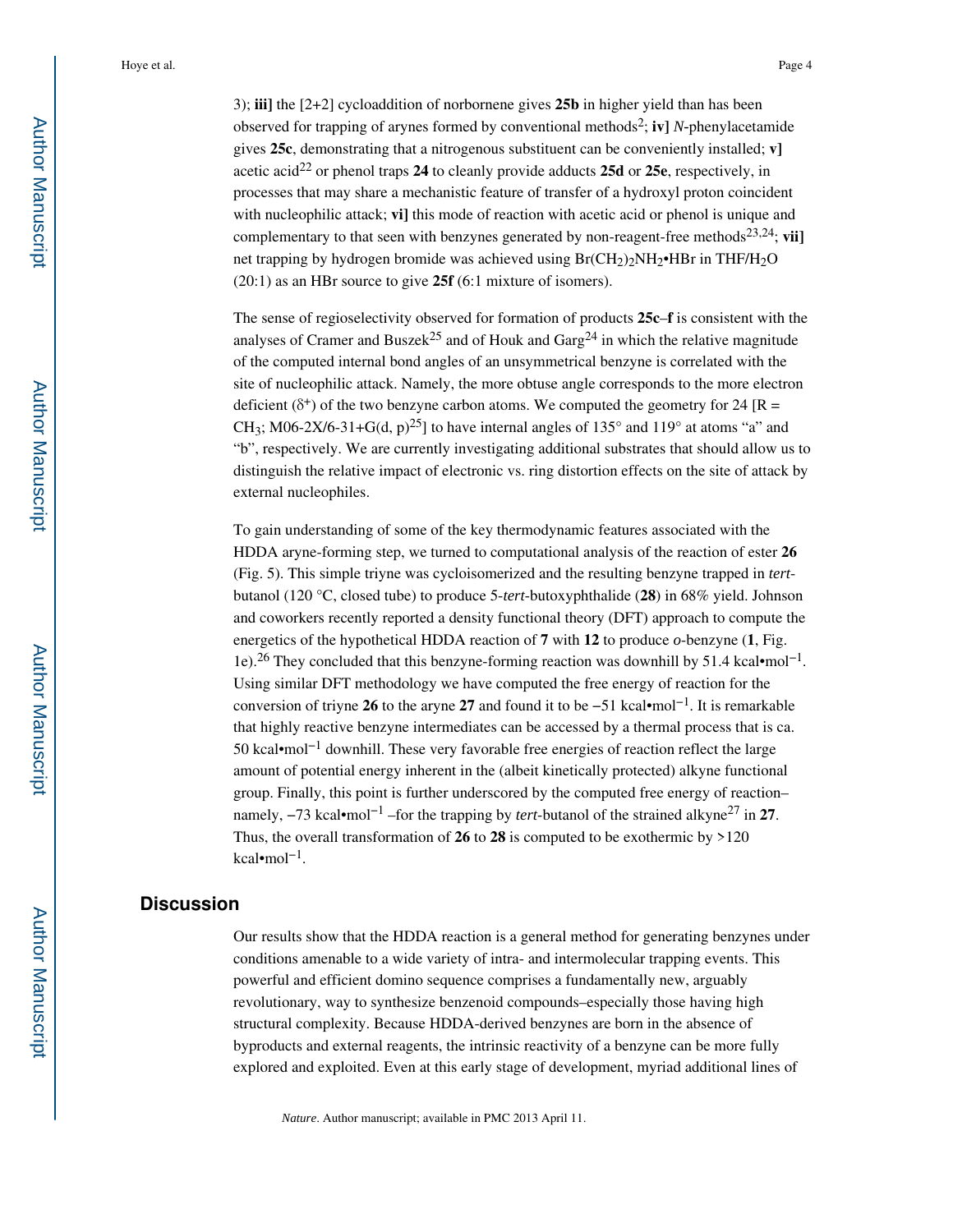investigation have revealed themselves. These include studies of mechanistic issues (concerted vs. stepwise cycloaddition), substituent effects (electronic vs. steric), catalysis (Lewis acid or transition metal), new modes of benzyne trapping, the use of cleavable tethers, and the feasibility of bimolecular HDDA cycloadditions. This enabling technology is well-suited for preparing compound libraries, for accessing aromatics having substitution patterns that would be otherwise challenging to prepare, and for application to target molecule synthesis [e.g., drugs, natural products $9,10$ , heteroaromatics, polyacenes]. Lessons of how imagery [i.e., **1**(vs. **1**′) from **7** + **12**] can bias one's perception are also embedded in the developments described here. Finally, our results serve as a reminder that even in the 21<sup>st</sup> century serendipitous discovery ("in the course of an otherwise unrelated study") in science can still play a pivotal role.

#### **METHODS SUMMARY**

#### **General Procedure**

An oven dried vial containing the triyne precursor in the indicated solvent (0.05 M) was closed with a Teflon®-lined cap and heated at the indicated (external bath) temperature. After the indicated time the product was purified by chromatography on silica gel. Full procedural details and characterization data for all new compounds (substrates and products) and a detailed description of the computational protocols and results are provided in the Supplementary Information.

#### **Supplementary Material**

Refer to Web version on PubMed Central for supplementary material.

## **Acknowledgments**

P.H.W. thanks the National Science Foundation for a Graduate Research Fellowship. Financial support from the National Institutes of Health (GM65597 and CA76497) is acknowledged. This work was carried out in part using hardware and software provided by the University of Minnesota Supercomputing Institute.

## **References**

- 1. Wenk HH, Winkler M, Sander W. One century of aryne chemistry. Angew Chem Int Ed. 2003; 42:502–528.
- 2. Hoffmann, RW. Organic Chemistry, A Series of Monographs. Vol. 11. Academic Press; 1967. Dehydrobenzene and Cycloalkynes.
- 3. Pellissier H, Santelli M. The use of arynes in organic synthesis. Tetrahedron. 2003; 59:701–730.
- 4. Dyke AM, Hester AJ, Lloyd-Jones GC. Organometallic generation and capture of *ortho*-arynes. Synthesis. 2006:4093–4112.
- 5. Sanz R. Recent applications of aryne chemistry to organic synthesis. A review. Org Prep Proc Intl. 2008; 40:215–291.
- 6. Gilchrist, TL. Science of Synthesis. Hopf, H., editor. Vol. 43. Georg Thieme Verlag KG; Stuttgart: 2008. p. 151-215.
- 7. Chen, Y.; Larock, RC. Modern Arylation Methods. Ackermann, L., editor. Wiley-VCH; 2009. p. 401-473.
- 8. Kitamura T. Synthetic methods for the generation and preparative application of benzyne. Aust J Chem. 2010; 63:987–1001.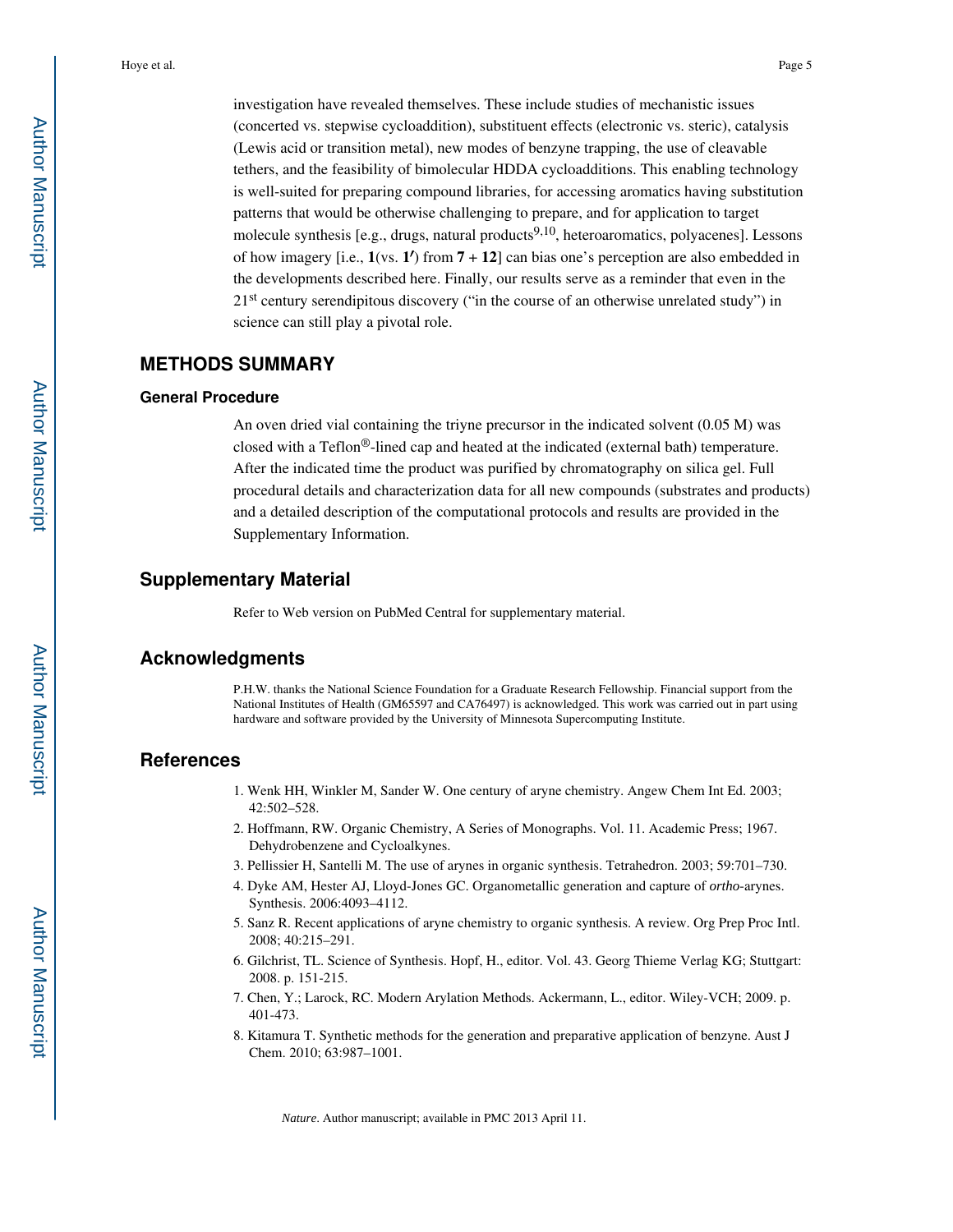- 9. Tadross PM, Stoltz BM. A comprehensive history of arynes in natural product total synthesis. Chem Rev. 2012; 112:3550–3577. [PubMed: 22443517]
- 10. Gampe CM, Carreira EM. Arynes and cyclohexyne in natural product synthesis. Angew Chem Int Ed. 2012; 51:3766–3778.
- 11. Diels O, Alder K. Syntheses in the hydroaromatic series [in German]. J Liebigs Ann der Chem. 1928; 460:98–122.
- 12. Onishchenko, AS. Diene Synthesis. Israel Program for Scientific Translations Ltd; 1964.
- 13. Nicolaou KC, Snyder SA, Montagnon T, Vassilikogiannakis G. The Diels Alder reaction in total synthesis. Angew Chem Int Ed. 2002; 41:1668–1698.
- 14. Michael A, Bucher JE. Über die Einwirkung von Eissigsäureanhydrid auf Phenylpropiolsäure [in German]. Chem Zentrblt. 1898:731–733.
- 15. Wessig P, Müller G. The dehydro-Diels Alder reaction. Chem Rev. 2008; 108:2051–2063. [PubMed: 18479169]
- 16. Bradley AZ, Johnson RP. Thermolysis of 1,3,8-nonatriyne: Evidence for intramolecular [2+4] cycloaromatization to a benzyne intermediate. J Am Chem Soc. 1997; 119:9917–9918.
- 17. Miyawaki K, Suzuki R, Kawano T, Ueda I. Cycloaromatization of a non-conjugated polyenyne system: Synthesis of 5*H*-benzo[d]fluoreno[3,2-b]pyrans via diradicals generated from 1-[2-{4-(2 alkoxymethylphenyl)butan-1,3-diynyl}]phenylpentan-2,4-diyn-l-ols and trapping evidence for the 1,2-didehydrobenzene diradical. Tetrahedron Lett. 1997; 38:3943–3946.
- 18. Kimura H, Torikai K, Miyawaki K, Ueda I. Scope of the thermal cyclization of nonconjugated eneyne-nitrile system: a facile synthesis of cyanofluorenol derivatives. Chem Lett. 2008; 37:662–663. and references therein.
- 19. Tsui JA, Sterenberg BT. A metal-templated 4 + 2 cycloaddition reaction of an alkyne and a diyne to form a 1,2-aryne. Organometallics. 2009; 28:4906–4908.
- 20. Uchiyama M, Miyoshi T, Kajihara Y, Sakamoto T, Otani Y, Ohwada T, Kondo Y. Generation of functionalized asymmetric benzynes with TMP-zincates. Effects of ligands on selectivity and reactivity of zincates. J Am Chem Soc. 2002; 124:8514–8415. [PubMed: 12121077]
- 21. Chang, W-tT; Smith, RC.; Regens, CS.; Bailey, AD.; Werner, NS.; Denmark, SE. Cross-coupling with organosilicon compounds. Org Reactions. 2011; 75:213–745.
- 22. Stiles M, Miller RG, Burckhardt U. Reactions of benzyne intermediates in non-basic media. J Am Chem Soc. 1963; 85:1792–1797.
- 23. Liu Z, Larock RC. Facile *O*-arylation of phenols and carboxylic acids. Org Lett. 2004; 6:99–102. [PubMed: 14703360]
- 24. Cheong PHY, Paton RS, Bronner SM, Im GJ, Garg NK, Houk KN. Indolyne and aryne distortions and nucleophilic regioselectivities. J Am Chem Soc. 2010; 132:1267–1269. [PubMed: 20058924]
- 25. Garr AN, et al. Experimental and theoretical investigations into the unusual regioselectivity of 4,5-, 5,6-, and 6,7-indole aryne cycloadditions. Org Lett. 2010; 12:96–99. [PubMed: 19961152]
- 26. Zhao Y, Truhlar DG. The M06 suite of density functionals for main group thermochemistry, thermochemical kinetics, noncovalent interactions, excited states, and transition elements: two newfunctionals and systematic testing of four M06-class functionals and 12 other functionals. Theor Chem Acc. 2008; 120:215–241.
- 27. Ajaz A, et al. Concerted vs. stepwise mechanisms in dehydro-Diels2Alder reactions. J Org Chem. 2011; 76:9320–9328. [PubMed: 21977993]
- 28. Johnson RP, Daoust KJ. Interconversions of cyclobutyne, cyclopentyne, cyclohexyne, and their corresponding cycloalkylidene carbenes. J Am Chem Soc. 1995; 117:362–367.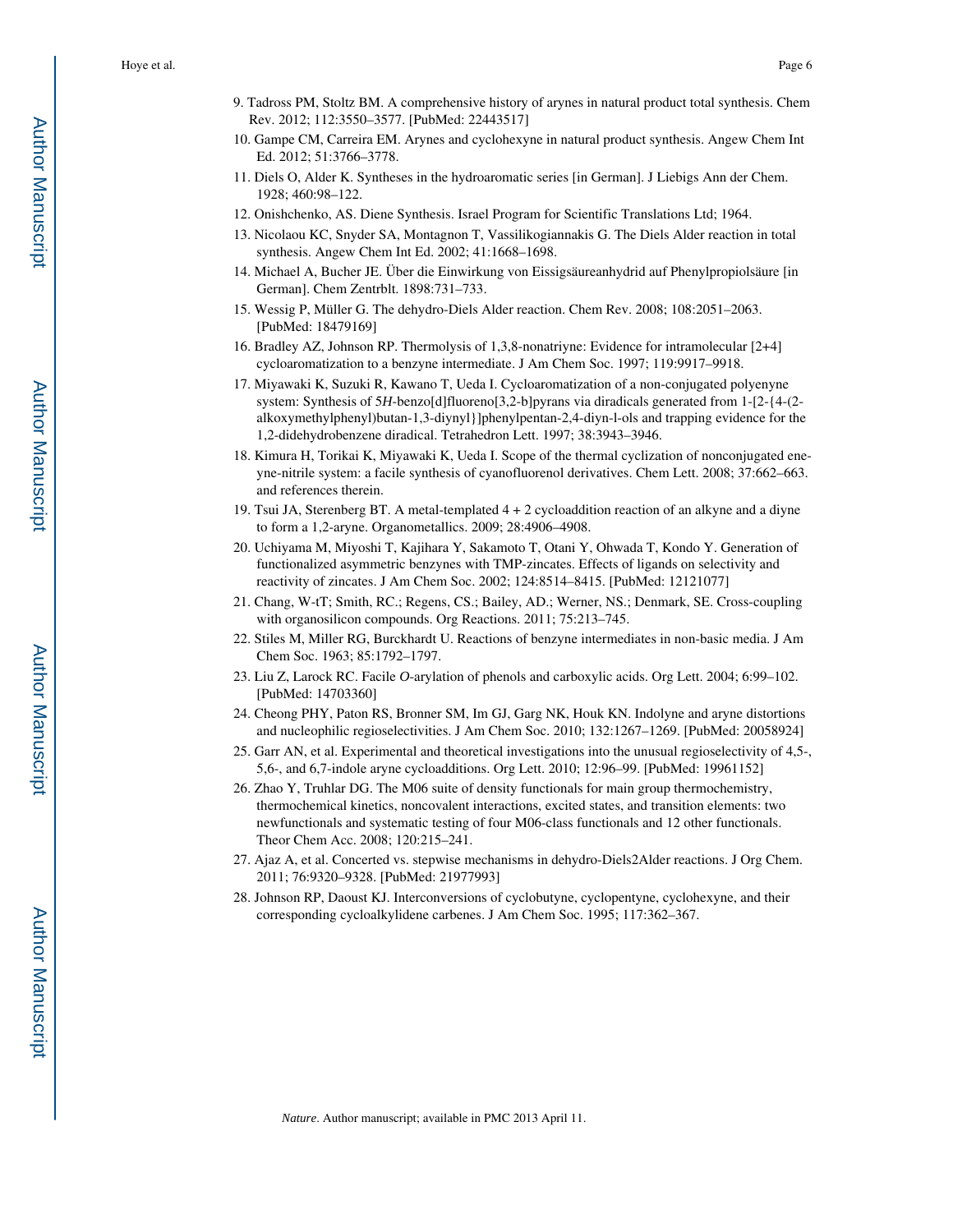

#### **Figure 1. Diels-Alder reactions of varying oxidation states**

**a**, Generic benzyne generation (**2** to **1**) and trapping (**1** to **3**). Most commonly, G/X = H/ halogen, CO<sub>2</sub><sup>−</sup>/N<sub>2</sub><sup>+</sup>, halogen/halogen, or TMS/OTf. **b–e**, Prototypes of Diels–Alder reactions differing in the oxidation levels of the reactant pairs and products: classic Diels– Alder (**b**), didehydro-Diels–Alder (**c**), tetradehydro-Diels–Alder (TDDA) (**d**), and hexadehydro-Diels–Alder (HDDA, this work, **e**) reactions. [TMS = trimethylsilyl, OTf = trifluoromethanesulfonate,  $Nu = nucleophile$ ,  $El = electrophile$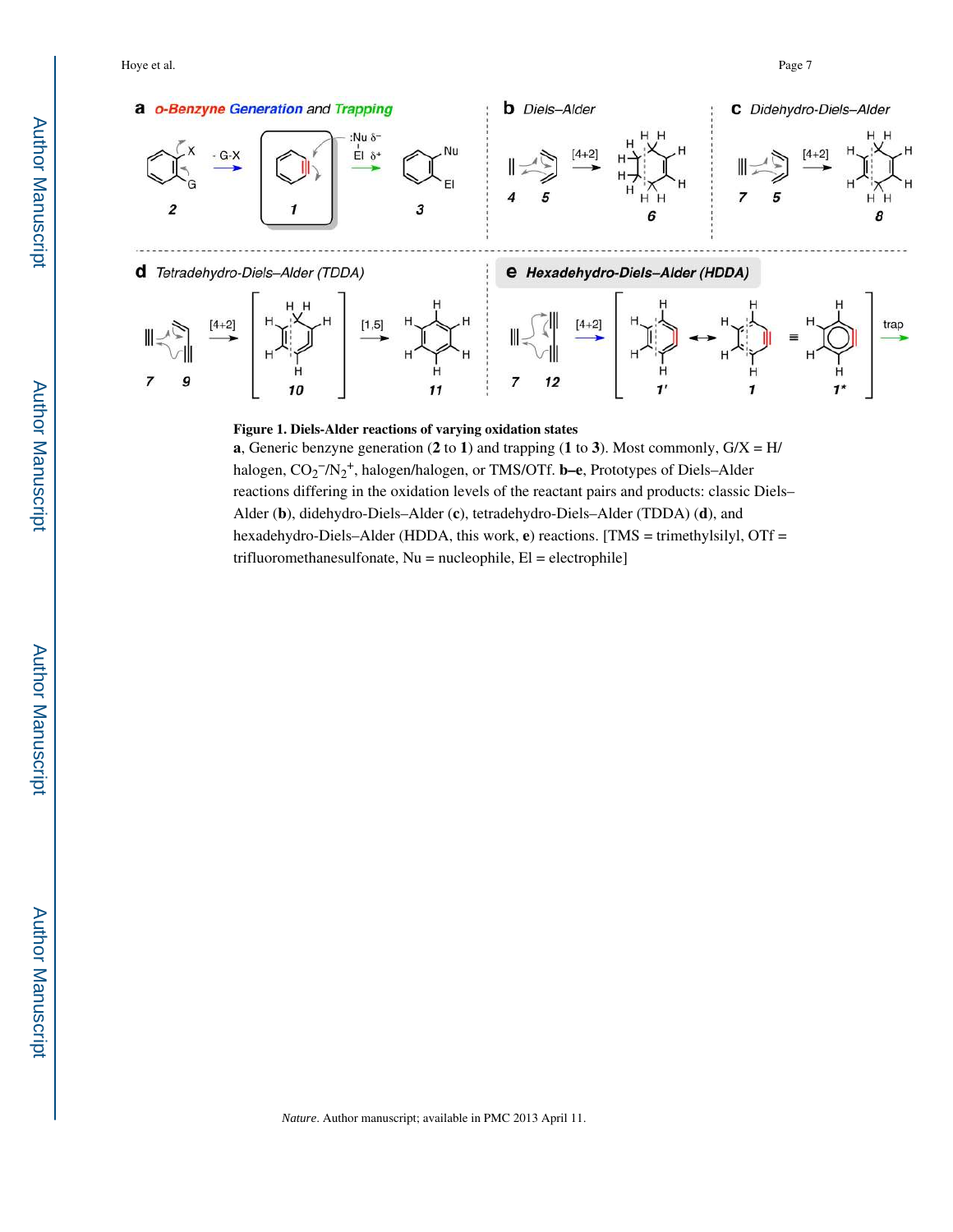



**a**, Serendipitous observation of the HDDA reaction: cyclization of ketone **14** to putative benzyne (red) intermediate **16**/**16**′ and subsequent trapping by the pendant silyl ether gave a hexasubstituted benzenoid (blue), the indenone **15. b**, Synthesis of **21** (via convergent coupling of **18** with **19**, addition of an ethynyl unit to **20**, and oxidation) and its facile, highyielding conversion to the tetracyclic benzenoid (blue) **22**. [TBS = *tert*-butyldimethylsilyl]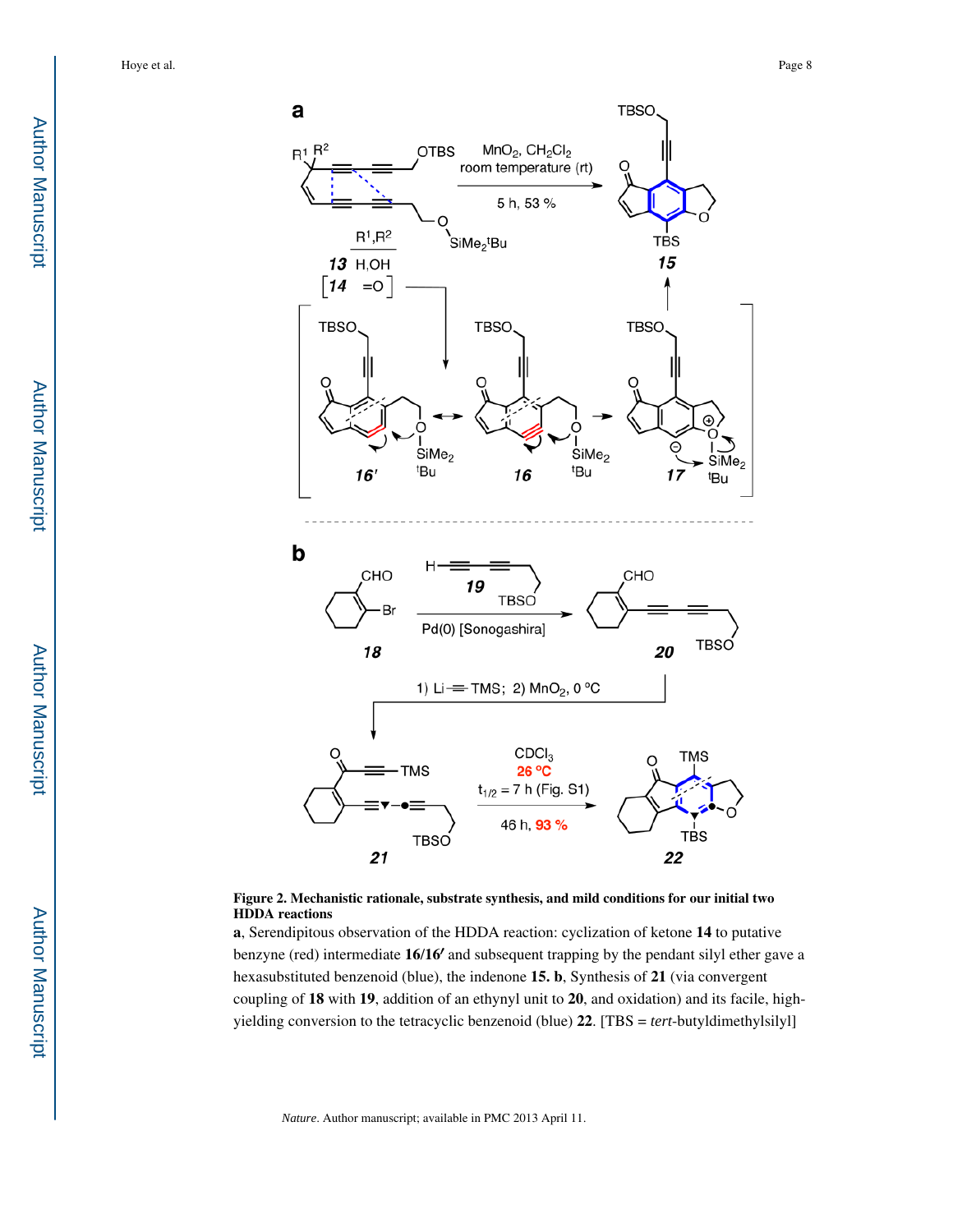Hoye et al. Page 9



#### **Figure 3. Examples of** *intra***molecular trapping of HDDA-generated benzynes**

Benzenoid (bold black bonds) synthesis via the HDDA cycloaddition has considerable substrate scope with respect to the nature of i) the poly-yne tether (red) and ii) the intramolecular trapping moiety (blue). [Ac = acetyl, Ts = *p*-toluenesulfonyl, *o*-DCB = 1,2 dichlorobenzene]

*Nature*. Author manuscript; available in PMC 2013 April 11.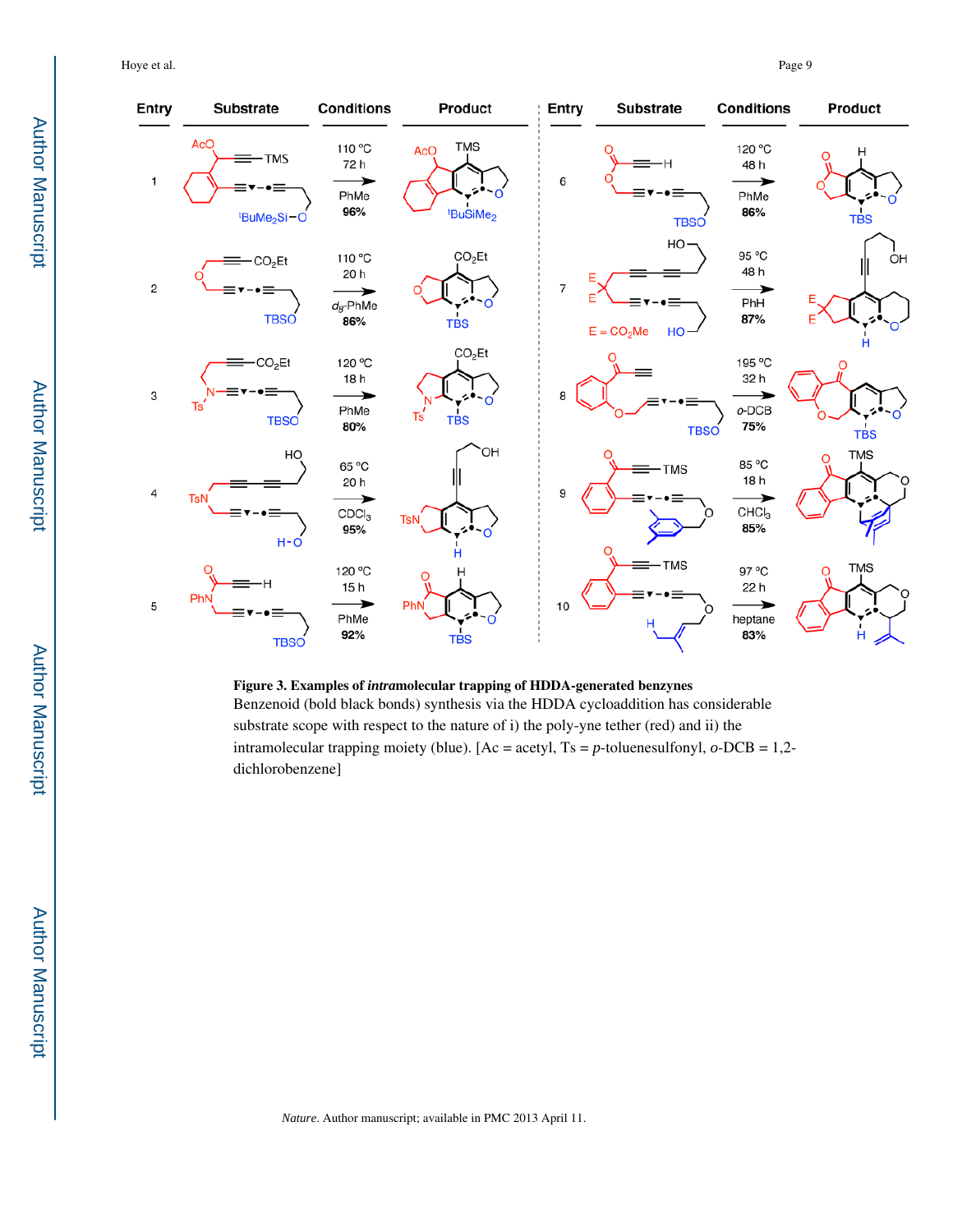

**Figure 4. Examples of** *inter***molecular trapping of HDDA-generated benzynes** Bimolecular trapping reactions of benzyne **24** to give adducts **25a–f** [trapping agent (and amount); yield following purification]. [THF = tetrahydrofuran]